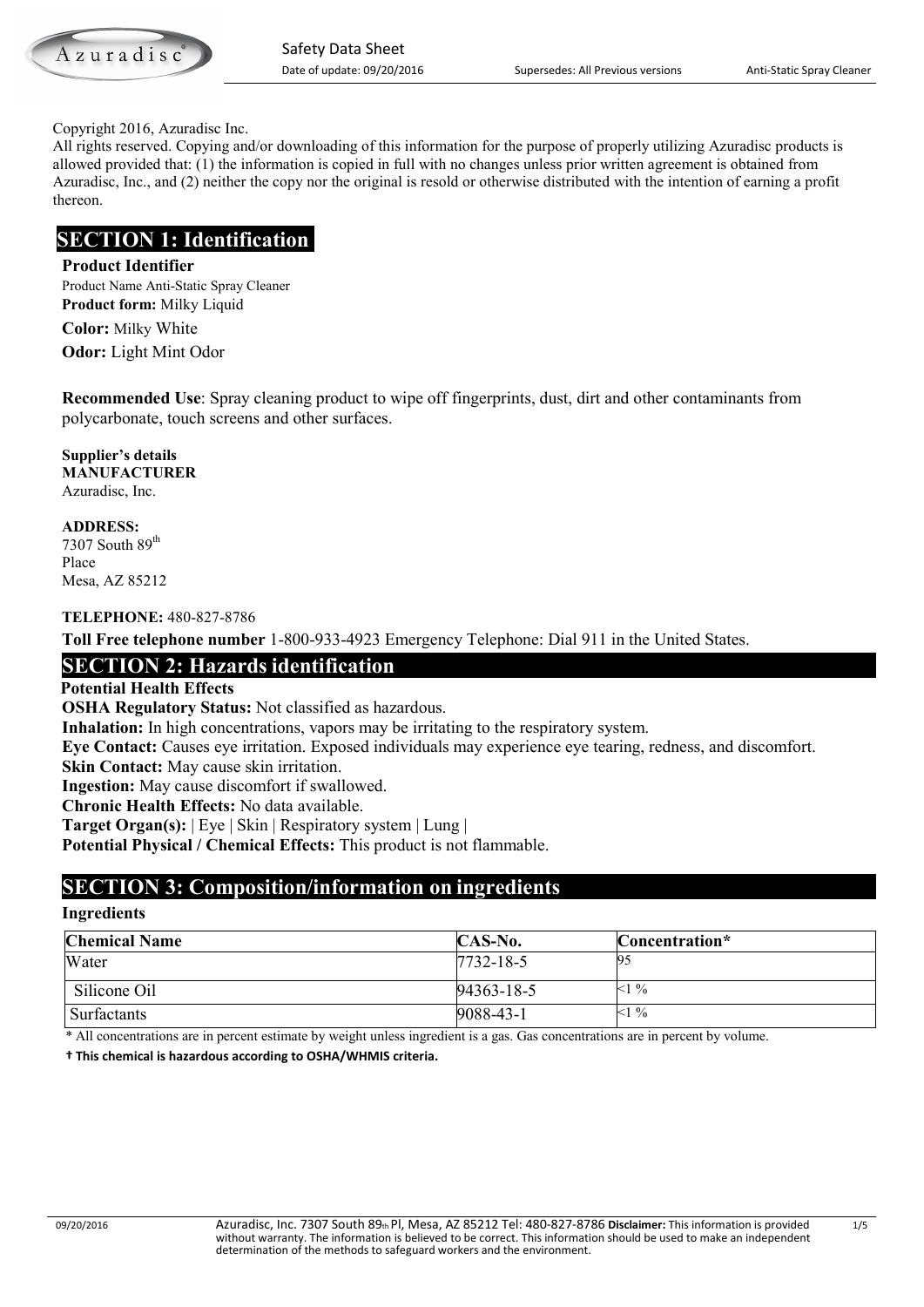

# **SECTION 4: First aid measures**

#### **EYE CONTACT:**

Immediately flush with plenty of water for at least 15 minutes, forcibly hold eyelids to insure irrigation of all eye and lid tissue. Get immediate medical attention, preferably from an ophthalmologist.

#### **SKIN CONTACT:**

 Remove contaminated clothing and wash contact area with soap and water. Seek medical attention if irritation develops. Wash clothing before reuse.

#### **INHALATION:**

If affected, remove victim to fresh air. If breathing has stopped, clear airway, and administer artificial respiration. If victim is having trouble breathing, give supplemental oxygen, if available. Get medical attention.

#### **If Swallowed:**

If swallowed, get immediate medical attentions. DO NOT induce vomiting unless directed to do so by medical personnel. Do Not give anything by mouth to an unconscious or convulsing person.

### **SECTION 5: Firefighting measures**

**Extinguishing Media:** Extinguish with foam, carbon dioxide, dry powder or water fog.

#### **Unsuitable Extinguishing Media:** None.

 **Special Fire Fighting Procedures:** Self-contained breathing apparatus and full protective clothing must be worn in case of fire.  **Unusual Fire & Explosion Hazards:** 

 Closed containers may rupture when exposed to extreme heat due to buildup of pressure. Fire or excessive heat may produce hazardous and toxic decomposition products

#### **Hazardous Combustion Products:** None

#### **Protective Measures:**

 Keep people away. Isolate fire area and deny unnecessary entry. Must wear NIOSH/MSHA approved positive pressure self contained breathing apparatus and complete personal protective equipment. Cool fire-exposed containers with water spray.

## **SECTION 6: Accidental release measures / Precautionary Information**

#### **PRECAUTIONARY INFORMATION**

#### **EYE PROTECTION:**

Wear chemical splash goggles. Provide eye bath near worksite.

 **VENTILATION PROTECTION:** Provide special, local exhaust ventilation to maintain exposure levels below TLVs.

**RESPIRATORY PROTECTION:** Wear a properly fitted NIOSH/MSHA approved respirator whenever exposure to vapor/mist is likely unless levels are below applicable limits.

# **PREVENTION OF ACCIDENTAL INGESTION:** Do not ingest.

**RECOMMENED STORAGE:**<br>Keep container closed when not in use. Keep out of reach of children. Keep container tightly closed. Keep away from<br>heat, sparks, open flame, and other sources of ignition.

### **SECTION 7: Handling and storage**

**Handling:** Avoid contact with eyes, skin, and clothing. Wear appropriate personal protective equipment. Use in Wellventilated areas. Observe good industrial hygiene practices.

**Storage:** Store in a cool and well-ventilated place. Keep container closed when not in use. Store away from incompatible materials.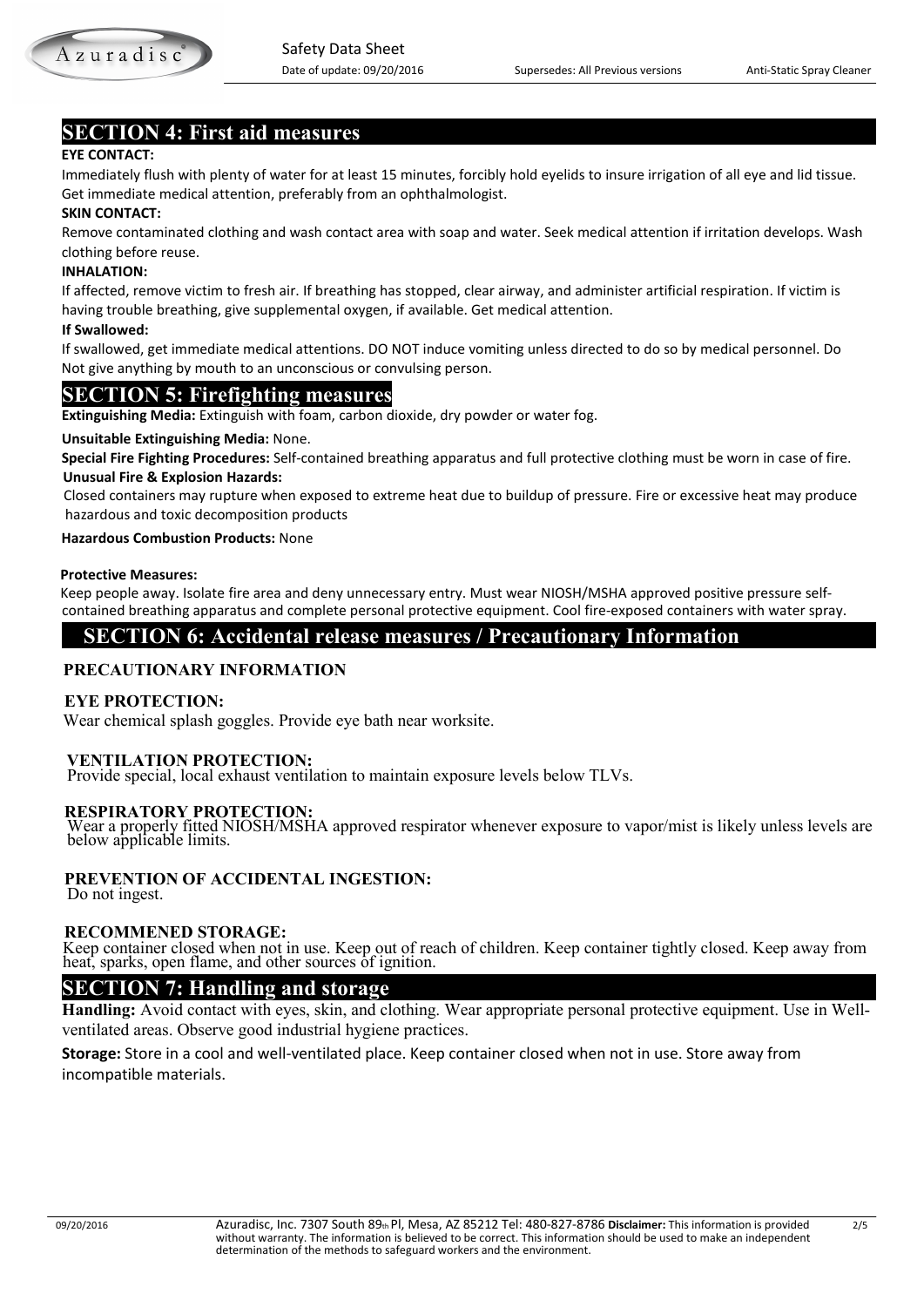

# **SECTION 8: Exposure controls/personal protection**

**Exposure Limits:** No Data available

 **Engineering Controls:** Provide adequate ventilation. Observe Occupational Exposure Limits and minimize the risk of inhalation of spray. Observe good industrial hygiene practices.

 **Respiratory Protection:** If engineering controls do not maintain airborne concentrations below recommended exposure limits

(where applicable) or to an acceptable level (in countries where exposure limits have not been established), an Approved respirator must be worn. In the United States of America, if respirators are used, a program should be instituted to assure compliance with OSHA Standard 63 FR 1152, January 8, 1998. Respirator type: High-efficiency particulate respirator.

 **Eye Protection:** Wear approved safety goggles.

 **Hand Protection:** Wear protective gloves. Be aware that the liquid may penetrate the gloves. Frequent change is advisable. Suitable gloves can be recommended by the glove supplier.

**Skin Protection:** Apron and long sleeves are recommended.

 **Hygiene Measures:** Always observe good personal hygiene measures, such as washing after handling the material and before eating, drinking, and/or smoking. Routinely wash work clothing and protective equipment to remove contaminants.

 **Environmental Exposure Controls:** Environmental manager must be informed of all major spillages.

# **SECTION 9: Physical and chemical properties**

**Color:** Milky White **Odor:** Light Minty odor **Odor Threshold:** No data available. **Physical State:** Liquid **pH:** No data available **Melting Point:** Not applicable. **Freezing Point:** No data available. **Boiling Point:** 100°C (212°F) **Flash Point:** No data available. **Evaporation Rate:** not available **Flammability Limit - Upper (%):** No data available. **Flammability Limit - Lower (%):** No data available. **Vapor Pressure:** No data available. **Vapor Density (Air=1):** No data available. **Specific Gravity:** 1 (@ 25°C) **Solubility in Water:** miscible **Solubility (Other):** Not applicable. **Partition Coefficient (n-Octanol/water):** No data available. **Auto ignition Temperature:** No data available. **Decomposition Temperature:** No data available. **Viscosity:** No data available

# **SECTION 10: Stability and reactivity**

**STABILITY:** Stable **INCOMPATIBILITY -MATERIALS TO AVOID:** NONE KNOWN **HAZARDOUS POLYMERIZATION:** Will not occur **HAZARDOUS DECOMPOSITION PRODUCTS:** Fumes produced when heated to decomposition may include: carbon monoxide, carbon dioxide, and toxic vapors and fumes.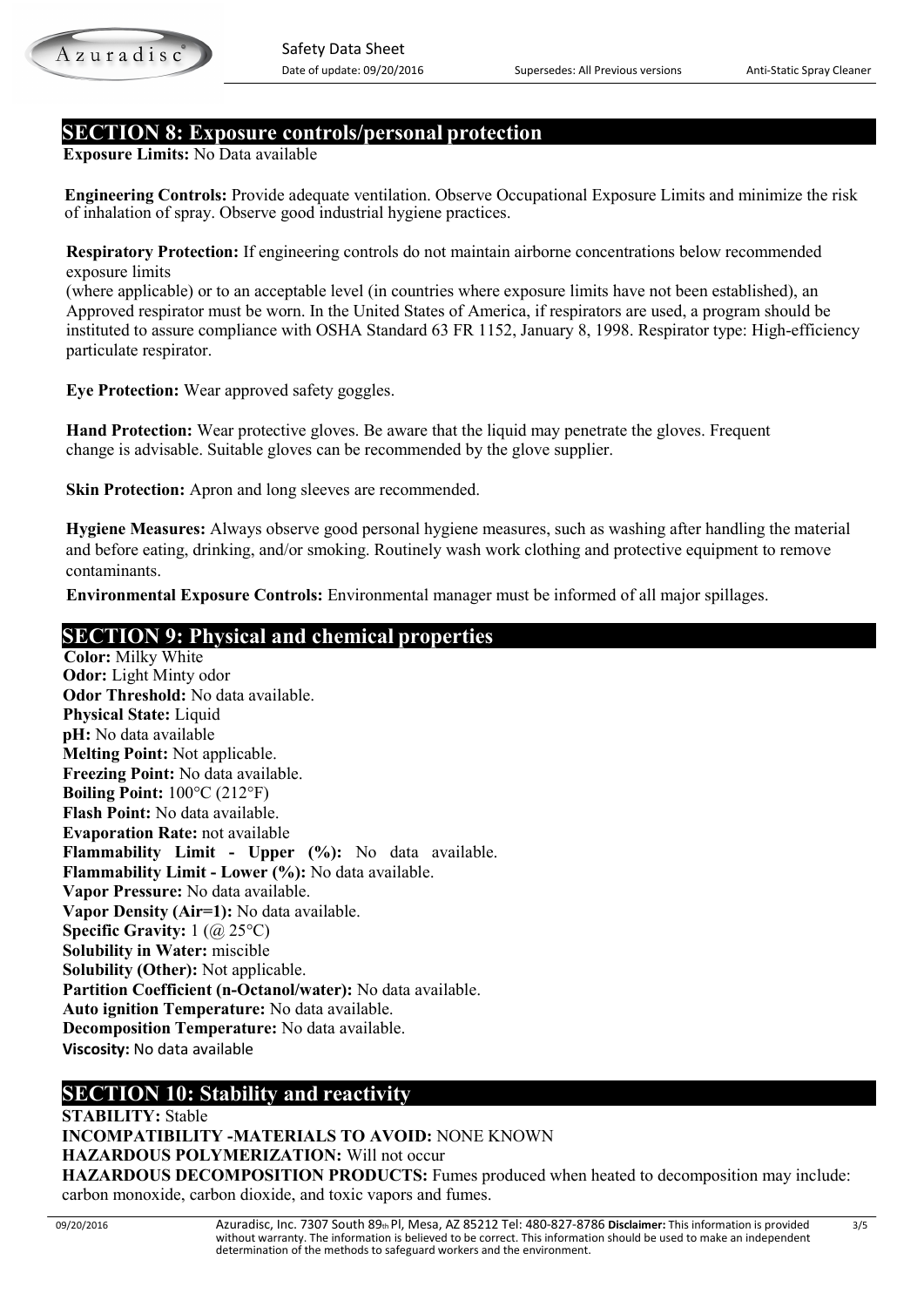

### **CONDITIONS TO AVOID:** Exposure to freezing temperatures

**MATERIALS TO AVOID:** Exposure to strong bases, strong acids and oxidizing agents

**Environment:** The product components are not classified as environmentally hazardous. However, this does not exclude the possibility that large or frequent spills can have a harmful or damaging effect on the environment.

# **SECTION 11: Toxicological information**

**Listed Carcinogens:** None.

**Product Test Information** Acute Toxicity:

**Test Results:** No test data available for the product.

**Other Acute:** Causes eye irritation. May cause skin irritation.

**Chronic Toxicity:** No data available.

# **SECTION 12: Ecological information**

 **Eco toxicity:** The product components are not classified as environmentally hazardous. However, this does not exclude the possibility that large or frequent spills can have a harmful or damaging effect on the environment.

**Mobility:** The product is soluble in water.

**Persistence and Degradability:** No data available.

**Bioaccumulation Potential:** No data available.

# **SECTION 13: Disposal considerations**

**General Information:** Dispose of waste and residues in accordance with local authority requirements.

 **DISPOSAL METHODS:** Disposal recommendations are based on material as supplied. Disposal must be in accordance with current applicable laws and regulations, and material characteristics at time of disposal.

 **SPILL RESPONSE:**  Absorb with material such as dirt or sand. **RECOMMENDED DISPOSAL:**  Dispose of by an approved method. Must be in accordance with federal, state, and local laws and regulations. **ENVIRONMENTAL DATA:**  Not determined. **REGULATORY INFORMATION:**  Toxic substance control Act (TSCA) Status: All components of this product are listed on the TSCA inventory SARA TITLE III (Section 313): Components present in this product at a level that could require reporting under the stature are: None.

# **SECTION 14: Transport information**<br>No Special Requirements

 **DOT** Not regulated.  **TDG** Not regulated.  **IATA** Not regulated.  **IMDG** Not regulated.